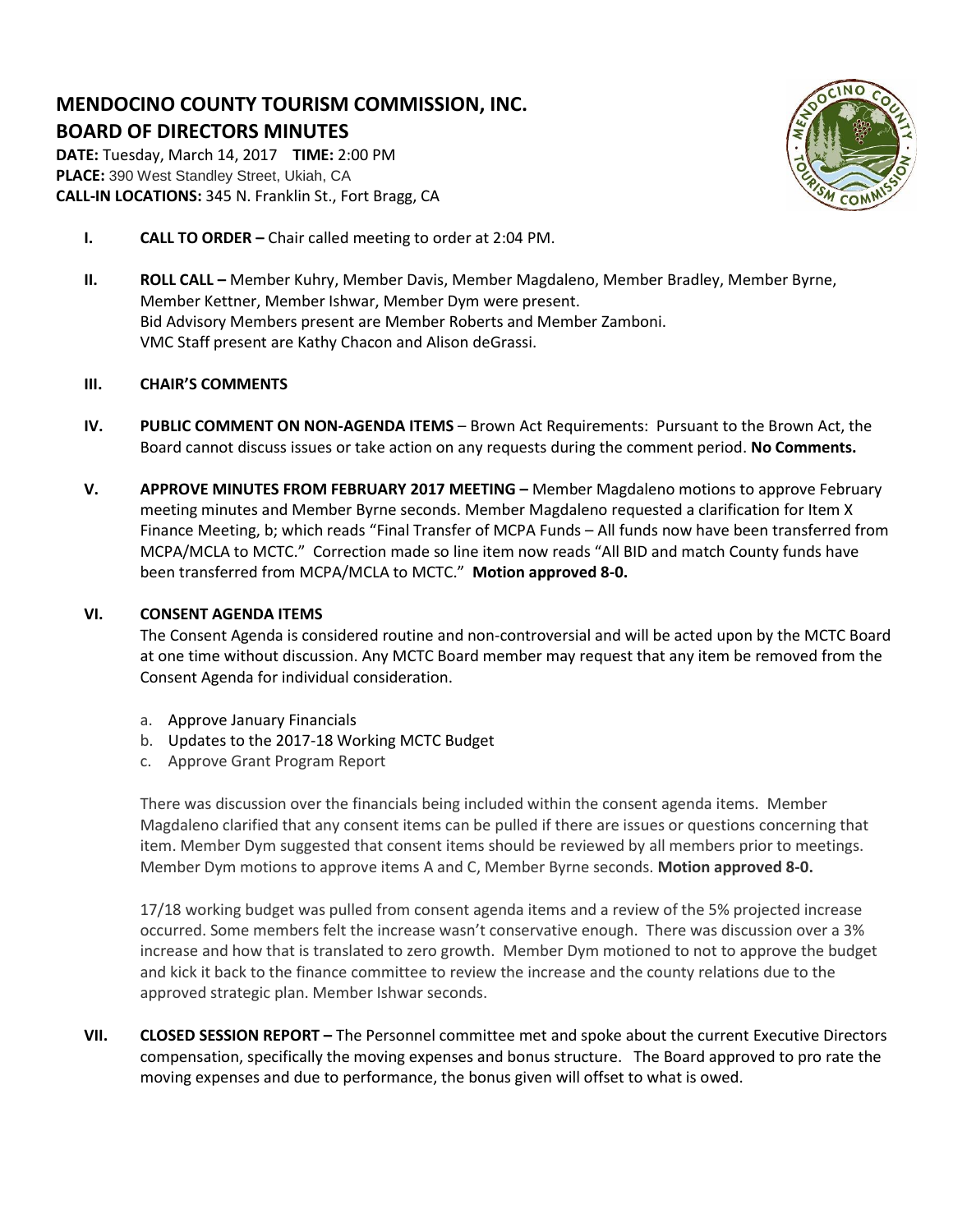## **VIII. BOARD ANNOUNCEMENTS – This item was passed due to the Executive Director being out due to illness.**

- **IX. BID ADVISORY REPORT UPDATE –** BID Advisory Member Roberts gave an update on the BID Advisory Board. There was discussion over BID and Board nominations and executing that in a timelier manner so members are seated in a more appropriate timeframe. There was a request to have staff create a calendar of items coming up with each meeting packet to be disbursed to members and to have it also include specific responsibilities of all committees. Committees should be able to provide measurable progress of work that is required by each committee. There was discussion over the BID report and to whom that should be sent to in the event the new Executive Director is not available once it is completed. A member of staff has been designated as a point person for the board and they will execute items on a as need basis for members of the Board.
- **X. ADOPTION OF 3-YEAR STRATEGIC PLAN –** Chair Kuhry calls for a motion to accept the Strategic Plan. Member Byrne motions, Member Bradley seconds. Discussion centered on the implementation of the Strategic Plan and what that looks like moving forward. **Motion Approved 9-0.**
- **XI. REVIEW AND ADOPT THE QUARTERLY REPORT –** Member Byrne motions to accept the quarterly report. Member Kettner seconds. Chair asked if this was reviewed by the Marketing Committee and it was not. Marketing Committee Chair, Member Dym stated it was reviewed by former Executive Director Haugen prior to his departure. There was much discussion in reference to the google analytics and the breakdown of that data. **Motion Approved 9-0.**

## **XII. ORGANIZATIONAL DEVELOPMENT COMMITTEE UPDATE**

**a.** Board Training – Member Dym motioned to task the Org Development Committee to create an agenda for the Board to approve. Member Byrne second. Discussion centered around the upcoming Board and BID Board Brown Act and Ethics Training and the conjoining of the boards for this training. Topics included, date and time frame as well as location. The Organizational Development Committee will be facilitating this training day.

#### **XIII. FINANCE COMMITTEE UPDATE**

a. Finance Committee Chair Report – Member Magdaleno gave an update on the finance committee that met on March 6th. There was a review of all financials, credit card statements, reimbursements and the working budget. New signers for the bank accounts was completed for the new board. Contractor credit cards was a topic and it was decided that there is enough oversight in place and keep that process as is. Discussions centered around creating a membership policy and what that criteria will be. There was discussion in reference to brining AP/AR in house and obtaining 3 or 4 quotes for outsourcing payroll.

## **XIV. MARKETING COMMITTEE UPDATE**

- a. Marketing Committee Chair Report Member Dym gave an update on the Marketing Committee that met with Theory SF on March  $7<sup>th</sup>$ . Theory requested ideas for their familiarization tour in which the board may wish to discuss about solicitation to members for suggestions. Discussion also included a contractor for Theory to help facilitate the refresh on the VMC website in concert with Brandhound.
- b. Contracts Update Further discussions centered around Koli Communications and their contract renewal being contingent upon the BID renewal.
- c. Marketing Report The Committee is awaiting the installment of the new Executive Director before establishing a media work plan for the next fiscal year.